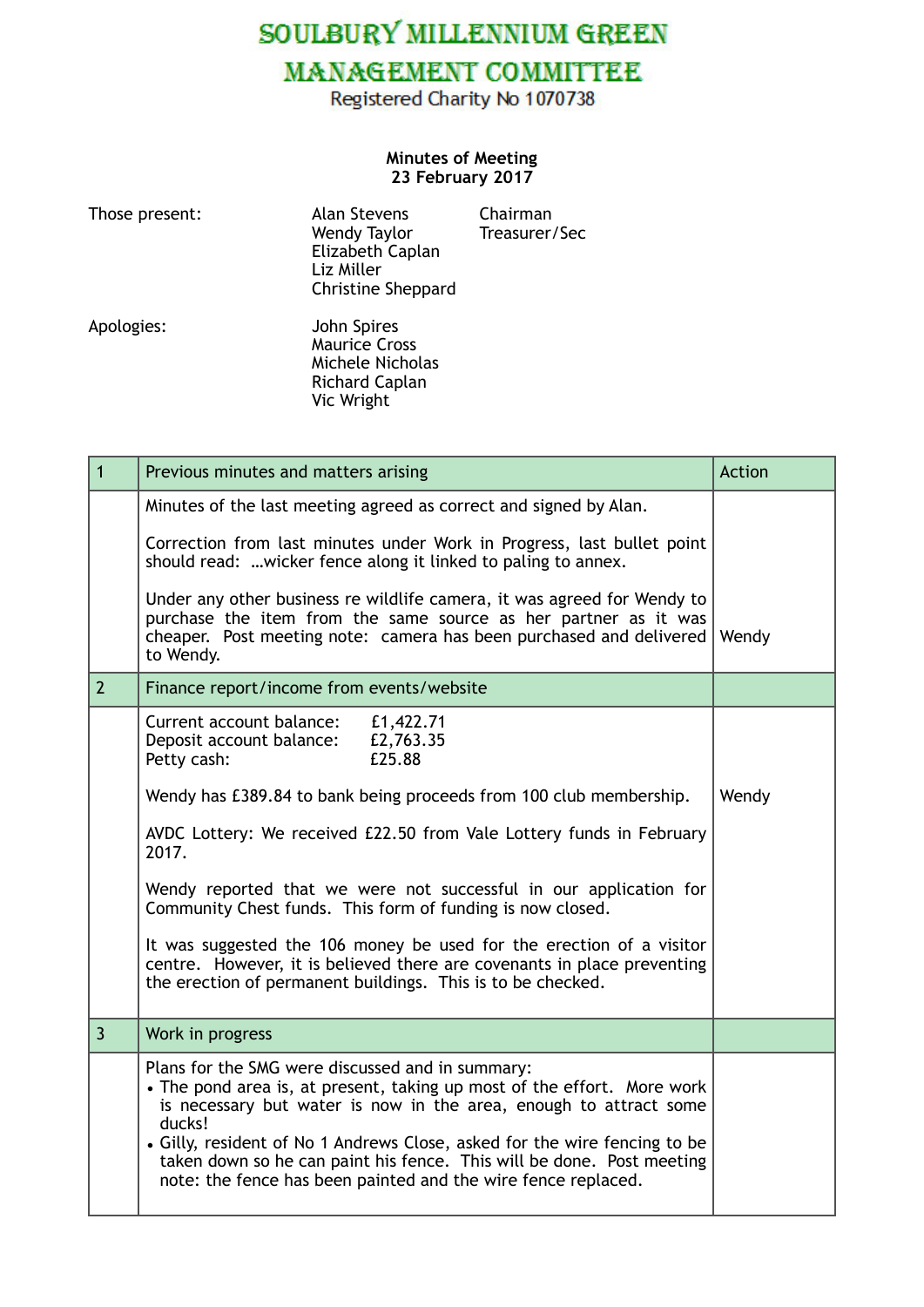| $\overline{4}$ | Events 2017                                                                                                                                                                                                                                                                                                                                                                                                                                                          |         |
|----------------|----------------------------------------------------------------------------------------------------------------------------------------------------------------------------------------------------------------------------------------------------------------------------------------------------------------------------------------------------------------------------------------------------------------------------------------------------------------------|---------|
|                | Discussed the following:                                                                                                                                                                                                                                                                                                                                                                                                                                             |         |
|                | Quiz Night: 25/2/17: 44 people coming so far. Detailed discussion took<br>place on who is cooking what, who is providing what and when. Liz will<br>open the village hall at 6:30 pm for a 7:30 start. Wendy agreed to take<br>the money at the door. Alan will sell raffle tickets. He also agreed to $ $ All<br>get the wine for the prizes for the winning team. Michele reported that<br>she had leafletted the whole village with some given out further afield |         |
|                | It was also agreed that those who are providing food need not pay for<br>their entry to the quiz and it was up to the individual if they accepted<br>this.                                                                                                                                                                                                                                                                                                           |         |
|                | Easter egg hunt: Sat 15/4/17. Alan will ask Erin if she can help<br>organise. Christine has cardboard eggs.                                                                                                                                                                                                                                                                                                                                                          | Alan    |
|                | Schools Festival 14/6/17: Michele will chase all schools that have not<br>responded to her invitation. The Parish Council will, again, fund the<br>prizes.                                                                                                                                                                                                                                                                                                           | Michele |
|                | Soulfest 2017 8/7/17: Plans all looking good from Michele's viewpoint<br>and she is on track.                                                                                                                                                                                                                                                                                                                                                                        | Michele |
|                | Picnic in the Park: Sun 22/7/17: Alan has organised the brass band. The $ $ Alan<br>event will take place from 3 pm. A tea tent will be provided but visitors<br>will be encouraged to bring family picnics.                                                                                                                                                                                                                                                         |         |
|                | Church Fete: 6/8/17                                                                                                                                                                                                                                                                                                                                                                                                                                                  |         |
|                | Bonfire Night: 4/11/17                                                                                                                                                                                                                                                                                                                                                                                                                                               |         |
| 5              | 100 Club                                                                                                                                                                                                                                                                                                                                                                                                                                                             |         |
|                | The 100 Club was drawn after the last meeting and the winner was:                                                                                                                                                                                                                                                                                                                                                                                                    |         |
|                | Don Haines<br>January:<br>Yvonne Armour<br>February:                                                                                                                                                                                                                                                                                                                                                                                                                 |         |
|                | The value of the prize each month in 2017 will be £36. Both cheques<br>were drawn for these winners and given to Elizabeth.                                                                                                                                                                                                                                                                                                                                          |         |
| 6              | Any other business                                                                                                                                                                                                                                                                                                                                                                                                                                                   |         |
|                | The hazel needs cutting back. Liz suggested that the longer branches<br>are kept for beanpoles and perhaps the SMG could make a few pounds<br>from them. Post meeting note: Wendy cut back her hazel and donated<br>the branches to SMG for this purpose.                                                                                                                                                                                                            |         |
|                | Liz also suggested that another Black Mulberry be acquired and she has a<br>site for it. She also suggested acquiring another Nottingham Cob which<br>she will source.                                                                                                                                                                                                                                                                                               | Liz     |